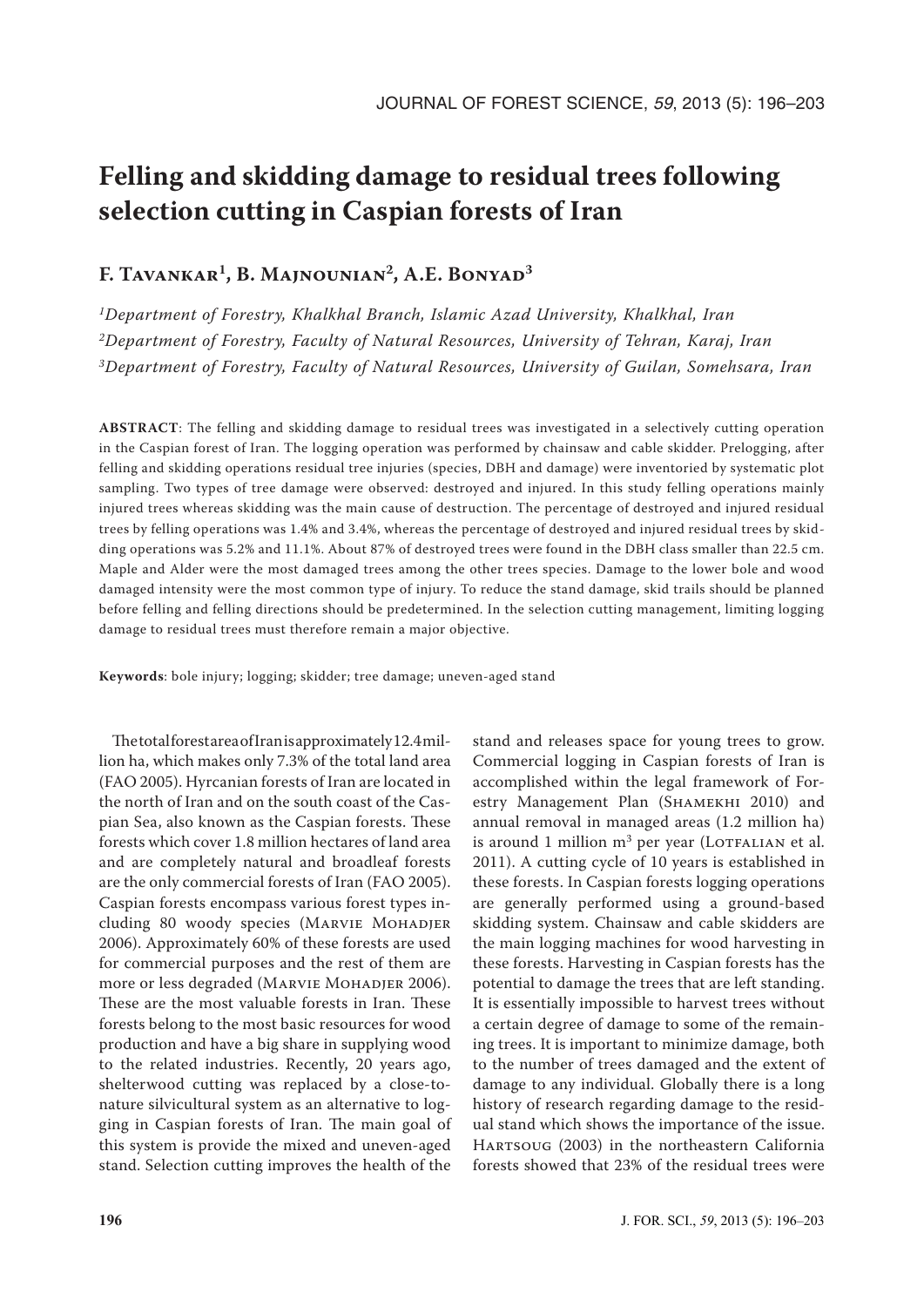damaged during ground-based logging operations and smaller trees were more likely to be damaged. Yilmaz and Akay (2008) showed in Turkish forests that 14% of the residual trees were damaged during felling and skidding operations. The study conducted by Ficklin et al. (1997) indicated that the skidding operation using a wheeled skidder damaged about 22% of the residual trees. Damage to residual trees during the selection cutting operation may decrease the quality of residual trees and increase the stand mortality through insect and disease infestation (HAN, KELLOGG 2000a). The injuries very often become an input port for fungal decays (Vasiliauskas 2001). The amount of decay development is related to the length of the time since injury, size of injury, tree species, location of the wound on the tree and to the vigour of the tree. Wounding can cause stem deformity and significant losses of the final crop volume and value (MEADOWS 1993). Furthermore, excessive damage to residual trees during logging operation may comprise the aesthetic value of the residual stand (Armstrong 2000). The amount and characteristics of skidding damage in selection cutting are affected by the harvesting intensity (SIST et al. 1998), level of planning in the logging operation (PINARD, PUTZ 1996), residual basal area (SIST et al. 2003), season of logging (LIMBECK-LILIENAU 2003), logging machines (Han, Kellogg 2000a), road density (ISKANDAR et al. 2006), stand conditions and skill of equipment operators (PINARD et al. 1995). Skidding during the winter causes less damage to residual trees (Limbeck-Lilienau 2003). Slope has also been correlated with increased skidding damage (PINARD, PUTZ 1996). Several studies have evaluated residual stand damage in Caspian forests following the ground-based skidding system and selection cutting. Tavankar (2000) reported that 8.1% of residual trees were damaged by selection cutting in the northern forests of Iran that was skidded using wheeled skidders. LOTFALIAN et al. (2008) found that 15.5% of residual trees were damaged following selection cutting in the forest of Mazandaran province. Naghpi et al. (2009) reported that 19.04% of residual trees were damaged following selection cutting in the northern forest in Mazandaran province. In a study Tavankar et al. (2010) showed that 13.2% of residual trees were damaged and 2.3% were destroyed when the ground-based logging system was used on a steep slope forest area in the northern forest of Iran. Nikooy et al. (2010) noted that 19.7% of residual trees were damaged following selection cutting in Shafaroud forest. Tavankar et al. (2011) observed

that approximately 14.1% of residual trees were damaged and 0.63% were destroyed following selection cutting in Nav-Asalem forest. Estimating the residual stand damage caused by the groundbased logging system can help forest managers to evaluate the success of the harvesting operation in a selection silvicultural method. The aim of this study was to investigate felling and skidding damage to residual trees and to examine the tree damage by considering different factors including tree species, tree DBH, location, size, and type of damage. In this study, the amount and characteristics of damage to residual trees were also compared in two main stages of logging operation (felling and skidding) in the Caspian forests.

## **MATERIAL AND METHODS**

#### **Study area**

This study was conducted in parcel 35 in district 1 of Nav forests. The Nav forests are located between 37°38'34'' to 37°42'21''N and 48°48'44'' to 48°52'30''E. The total surface area of parcel 35 is 39 ha when 7 ha are under protection. The elevation of the study area ranges from 1,350 m to 1,500 m. In the study area, the average ground slope is 30 to 55% and the general aspect of the hillside is west. The mean annual precipitation is approximately 950 mm and the mean annual temperature is 9.1°C. The original vegetation of this area is an unevenaged mixed forest dominated by *Fagus orientalis* and *Carpinus betulus*, with the companion species *Alnus subcordata*, *Acer platanoides*, *Acer cappadocicum*, *Ulmus glabra* and *Tilia rubra*. The soil type is forest brown soil and the soil texture varies between sandy clay loam to clay loam. The results of conducted inventory in this forest showed that the tree density and growing stock above 10 cm DBH (diameter at breast height) were 292 trees·ha–1 and  $212 \text{ m}^3 \cdot \text{ha}^{-1}$ , respectively.

#### **Logging operation**

The logging operation was performed by chainsaw and cable skidder in the study area. Shafaroud, one of the largest forest harvesting companies in the north of Iran, does logging in this region. Total number and volume of marked trees that were scattered in the parcel area were 216 trees  $(6.75 \text{ trees} \cdot \text{ha}^{-1})$  and  $688 \text{ m}^3 (21.5 \text{ m}^3 \cdot \text{ha}^{-1})$ . At first, the marked trees were felled, limbed and topped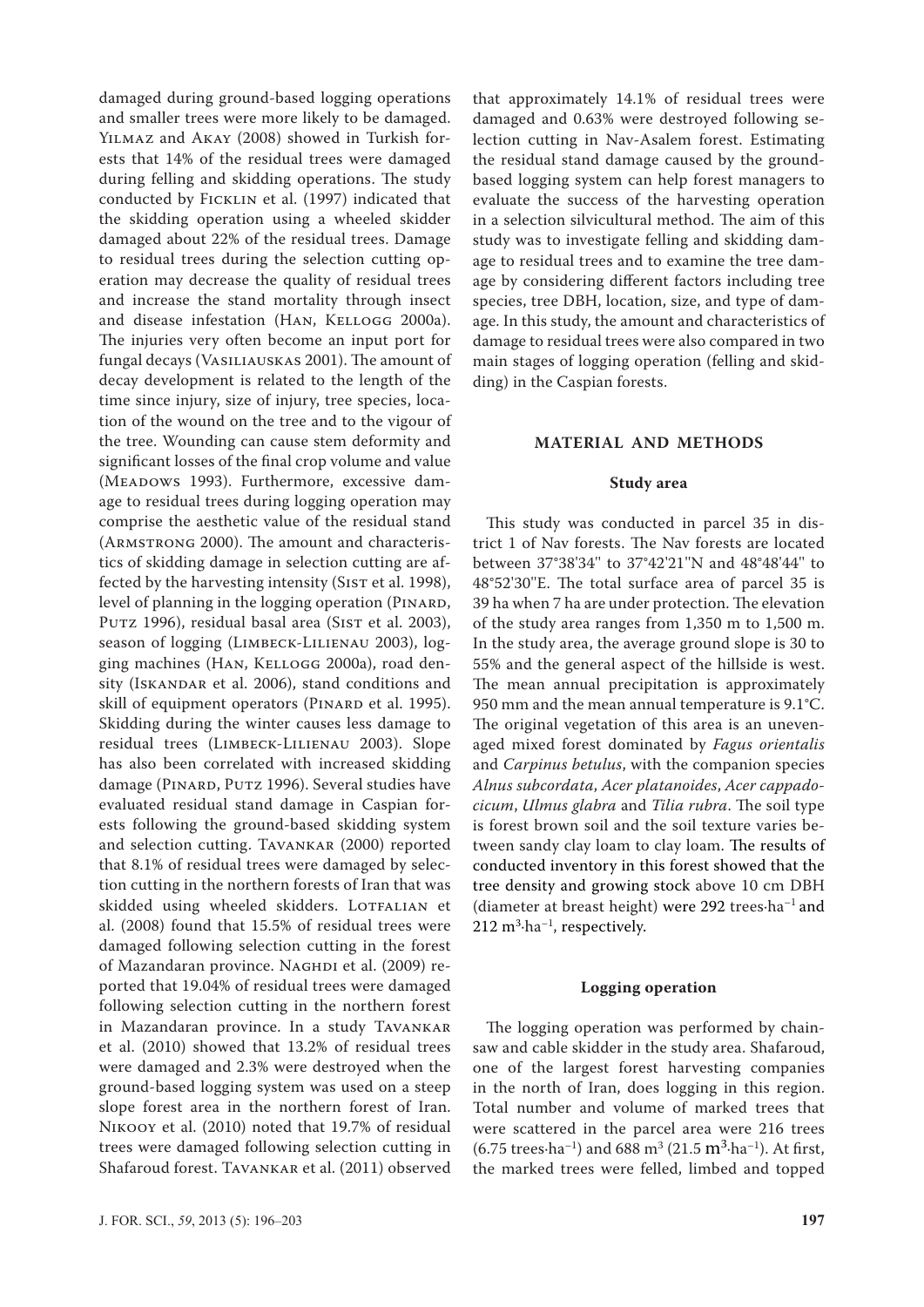Table 1. Felling and skidding damage to residual trees

|           | Felling          |      | Skidding         |      | Total |      |
|-----------|------------------|------|------------------|------|-------|------|
| Damage    | $\boldsymbol{n}$ | (% ) | $\boldsymbol{n}$ | (%)  | п     | (%)  |
| Injured   | 32               | 3.8  | 93               | 11.1 | 125   | 14.9 |
| Destroyed | 12               | 1.4  | 43               | 5.2  | 55    | 6.6  |

*n* – number of trees

at a merchantable height by chainsaw. Then the felled trees were bucked to logs (5.2 m) or long logs (7.8 m) in the forest (felling operation). The logs were skidded from near the stumps on the skid trails and were extracted to roadside landings by Timberjack 450 C wheel skidder (skidding operation). The weight of the skidder was 9.8 t and its width and length were 3.8 and 6.4 m. The length of the winch cable was 50 m and its diameter was 20 mm. The skid trails and decks planned by foresters were constructed during the first cutting period in 1980. The decks were located on the top of the hill at roadside and the timbers were extracted uphill to decks. The three skid trails with spaces on average 110 m from each other were branched from the forest road in this parcel and the sum of the lengths of skid trails was 467 m.

#### **Data collection**

Systematic plot sampling was used for data collection (MEADOWS 1993; FICKLIN et al. 1997; HAN, KELLOGG 2000b; LOTFALIAN et al. 2008; MAJNOUnian et al. 2009; Tavankar et al. 2011). The dimensions of the grid were 100 m by 100 m, plot area was 0.1 ha and plot shape was circular. 28 sample plots (all of cross-sections of the grid in the study area)

| Table 2. Logging damage to different tree species |  |  |  |
|---------------------------------------------------|--|--|--|
|---------------------------------------------------|--|--|--|

were established systematically across the logged areas (32 ha) with random starting point. Sampling intensity was 8.75%. Sample plots were inventoried at three phases: before logging, after felling and after skidding operation. At each inventory phase, all trees (DBH equal or greater than 7.5 cm; Zobeiry 1994; SIST et al. 1998) were recorded as untouched and damaged on each plot. Species and DBH of all trees were also identified and measured. Damaged trees were recorded as destroyed and injured. Destroyed trees were recorded as broken stem, completely broken crown and uprooted. The location of injury (crown, bole and root), the height of injury on the bole  $( $0.3$ ,  $0.3-1$  and  $>1$  m), the injury in$ tensity (bark scratched, bark squeezed and wood damaged) and the injury size  $(< 10, 11-50, 51-200$ and  $> 201 \text{ cm}^2$ ) were recorded.

#### **RESULTS**

#### **Total damage**

The number and percentage of residual trees damaged by felling and skidding (injured and destroyed ones) are presented in Table 1. Totally, 838 trees were analysed on sample plots while 125 trees were injured (14.9% or 44.6 trees $\cdot$ ha<sup>-1</sup>) and 55 trees were destroyed (6.6% or 19.7 trees $\cdot$ ha<sup>-1</sup>) by logging operation (Table 1). The number of injured trees by felling operation was 32 trees  $(3.8\% \text{ or } 11.4 \text{ trees} \cdot \text{ha}^{-1})$ , while the number of injured trees by skidding operation was 93 trees  $(11.1\% \text{ or } 33.2 \text{ trees} \cdot \text{ha}^{-1})$ . The number of destroyed trees by felling operation was 12 trees (1.4% or 4.3 trees $\cdot$ ha<sup>-1</sup>) while the number of destroyed trees by skidding operation was 43 trees (5.2% or 15.4 trees·ha–1).

|                   |                 |                | Logging damage          |      |              |                         |      |  |  |  |
|-------------------|-----------------|----------------|-------------------------|------|--------------|-------------------------|------|--|--|--|
| Tree species      | $DBH^*$<br>(cm) |                | injured                 |      |              | destroyed               |      |  |  |  |
|                   |                 | $\it n$        | $(trees \cdot ha^{-1})$ | (%)  | $\it n$      | $(trees \cdot ha^{-1})$ | (%)  |  |  |  |
| Fagus orientalis  | 54.6            | 58             | 20.7                    | 14.4 | 25           | 8.9                     | 6.2  |  |  |  |
| Carpinus betulus  | 43.5            | 28             | 10.0                    | 12.1 | 14           | 5.0                     | 6.1  |  |  |  |
| Acer velutinum    | 38.8            | 14             | 5.0                     | 18.2 | 6            | $2.2\,$                 | 7.8  |  |  |  |
| Alnus subcordata  | 38.0            | 12             | 4.3                     | 21.8 | 5            | 1.8                     | 9.1  |  |  |  |
| Acer cappadocicum | 35.7            | 9              | 3.2                     | 22.5 | 4            | 1.4                     | 10.0 |  |  |  |
| Other species     | 40.2            | $\overline{4}$ | 1.4                     | 12.1 | $\mathbf{1}$ | 0.4                     | 3.0  |  |  |  |
| Total             |                 | 125            | 44.6                    |      | 55           | 19.7                    |      |  |  |  |

\*average of diameter at breast height (DBH) before logging, *n* – number of trees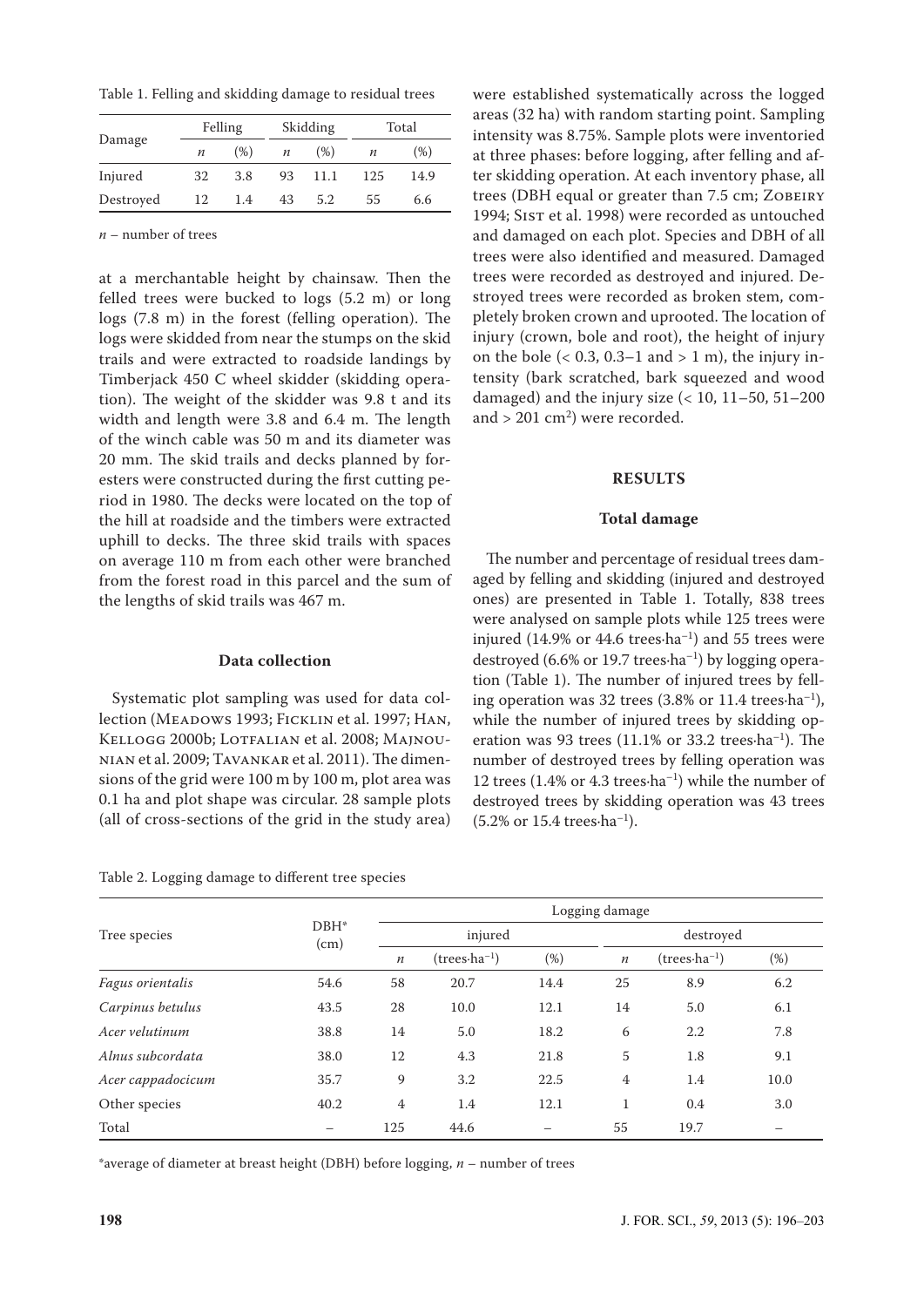Table 3. Felling and skidding damage to different tree DBH classes

|          | DBH class (cm)* |                  |              |        |                  |               |        |                  |              |               |                |              |              |
|----------|-----------------|------------------|--------------|--------|------------------|---------------|--------|------------------|--------------|---------------|----------------|--------------|--------------|
|          | Damage          |                  | $7.5 - 22.5$ |        |                  | $22.5 - 37.5$ |        |                  |              | $37.5 - 52.5$ |                | > 52.5       |              |
|          |                 | $\boldsymbol{n}$ | D            | $(\%)$ | $\boldsymbol{n}$ | D             | $(\%)$ | $\boldsymbol{n}$ | D            | $(\%)$        | $\it n$        | D            | (%)          |
| Felling  | injured         | 52               | 18.6         | 13.1   | 18               | 6.4           | 6.5    | 7                | 2.5          | 6.9           | 7              | 2.5          | 10.6         |
|          | destroyed       | 19               | 6.8          | 4.8    | 2                | 0.7           | 0.7    | $\mathbf{0}$     | $\mathbf{0}$ | $\mathbf{0}$  | $\overline{0}$ | $\mathbf{0}$ | $\mathbf{0}$ |
|          | injured         | 24               | 8.6          | 6.1    | 10               | 3.6           | 3.6    | 4                | 1.4          | 3.9           | 3              | 1.1          | 4.5          |
| Skidding | destroyed       | 29               | 10.4         | 7.3    | 5                | 1.8           | 1.8    | $\mathbf{0}$     | $\mathbf{0}$ | $\mathbf{0}$  | $\mathbf{0}$   | $\mathbf{0}$ | $\mathbf{0}$ |
| Total    | injured         | 76               | 27.1         | 19.2   | 28               | 10.0          | 10.1   | 11               | 3.9          | 10.8          | 10             | 3.6          | 15.2         |
|          | destroyed       | 48               | 17.1         | 12.1   | 7                | 2.5           | 0.8    | $\mathbf{0}$     | $\mathbf{0}$ | 0             | $\mathbf{0}$   | $\mathbf{0}$ | 0            |

\*average of diameter at breast height (DBH) before logging, *n* – number of trees, D – density (trees·ha–1)

Table 4. Destroyed trees by felling and skidding operations

|                   |                  | Destroyed trees         |        |                  |                         |        |                  |                         |        |  |  |
|-------------------|------------------|-------------------------|--------|------------------|-------------------------|--------|------------------|-------------------------|--------|--|--|
| Logging operation |                  | stem broken             |        |                  | completely broken crown |        | uprooted         |                         |        |  |  |
|                   | $\boldsymbol{n}$ | $(trees \cdot ha^{-1})$ | $(\%)$ | $\boldsymbol{n}$ | $(trees \cdot ha^{-1})$ | $(\%)$ | $\boldsymbol{n}$ | $(trees \cdot ha^{-1})$ | $(\%)$ |  |  |
| Felling           | 8                | 2.9                     | 1.0    |                  | 0.7                     | 0.2    | $\overline{2}$   | 0.7                     | 0.2    |  |  |
| Skidding          | 10               | 3.6                     | 1.2    | $\theta$         | 0                       | 0      | 33               | 11.8                    | 4.0    |  |  |
| Total             | 18               | 6.5                     | 2.2    | $\overline{2}$   | 0.7                     | 0.2    | 35               | 12.5                    | 4.2    |  |  |

*n* – number of trees

#### **Damage to species and diameters**

Out of all examined trees (838 trees) on sample plots, damaged species were as follows: 47.9% *Fagus orientalis* (402 trees), 27.6% *Carpinus betulus* (231 trees), 9.2% *Acer velutinum* (77 trees), 6.6% *Alnus subcordata* (55 trees), 4.8% *Acer cappadocicum* (40 trees) and 3.9% other species (33 trees). The logging damage to different tree species is presented in Table 2. The highest percentage of injured and destroyed trees was observed on *Acer cappadocicum* (22.5% and 10.0%), while the lowest percentage of injured and destroyed trees was observed on *Carpinus betulus* (12.1% and 6.1%). The highest density of injured and destroyed trees was observed on *Fagus orientalis* with 20.7 and 8.9 trees per hectare in the total area (Table 2).

In this research, felling and skidding damage to residual trees was analysed in residual trees of different DBH classes. Out of all examined trees (838 trees) on sample plots, the total number of trees with DBH classes of 7.5–22.5 cm, 22.5–37.5 cm,  $37.5 - 52.5$  cm and more than  $52.5$ cm (SIST et al. 1998; Pakhriazad et al. 2004) was 395, 276, 101 and 66 trees, respectively. Results showed that the highest percentage of injured trees (19.2% and 27.1 trees·ha–1) occurred in DBH class of 7.5–22.5 cm

(Table 3), therefore the highest percentage of destroyed trees (5.2% and 17.1 trees·ha<sup>-1</sup>) occurred in DBH class of 7.5–22.5 cm (Table 3). All destroyed trees were smaller than 37.5 cm of DBH (Table 3). In all DBH classes the percentage of injured trees by felling operation was higher than the percentage of injured trees by skidding operation (Table 3). The highest percentage of injured trees by felling (13.2%) and skidding (6.1%) operation was observed in the first DBH class (Table 3). The highest percentage of destroyed trees by felling (4.8%) and skidding (7.3%) operation was observed in the first DBH class (Table 3).

#### **Destroyed trees**

In this study three types of destroyed trees were observed: stem broken (18 trees), completely broken crown (2 trees) and uprooted (35 trees). Stem broken and uprooted trees were estimated to amount to 2.4% (7.2 trees $\cdot$ ha<sup>-1</sup>) and 4.2% (12.5 trees $\cdot$ ha<sup>-1</sup>) of residual trees (Table 4). The highest number of uprooted trees occurred after skidding operation (33 trees,  $4.0$  % or  $11.8$  trees $\cdot$ ha<sup>-1</sup>) and only 2 trees  $(0.2\% \text{ or } 0.7 \text{ trees-ha}^{-1})$  were uprooted by felling operation (Table 4). Out of all stem broken trees,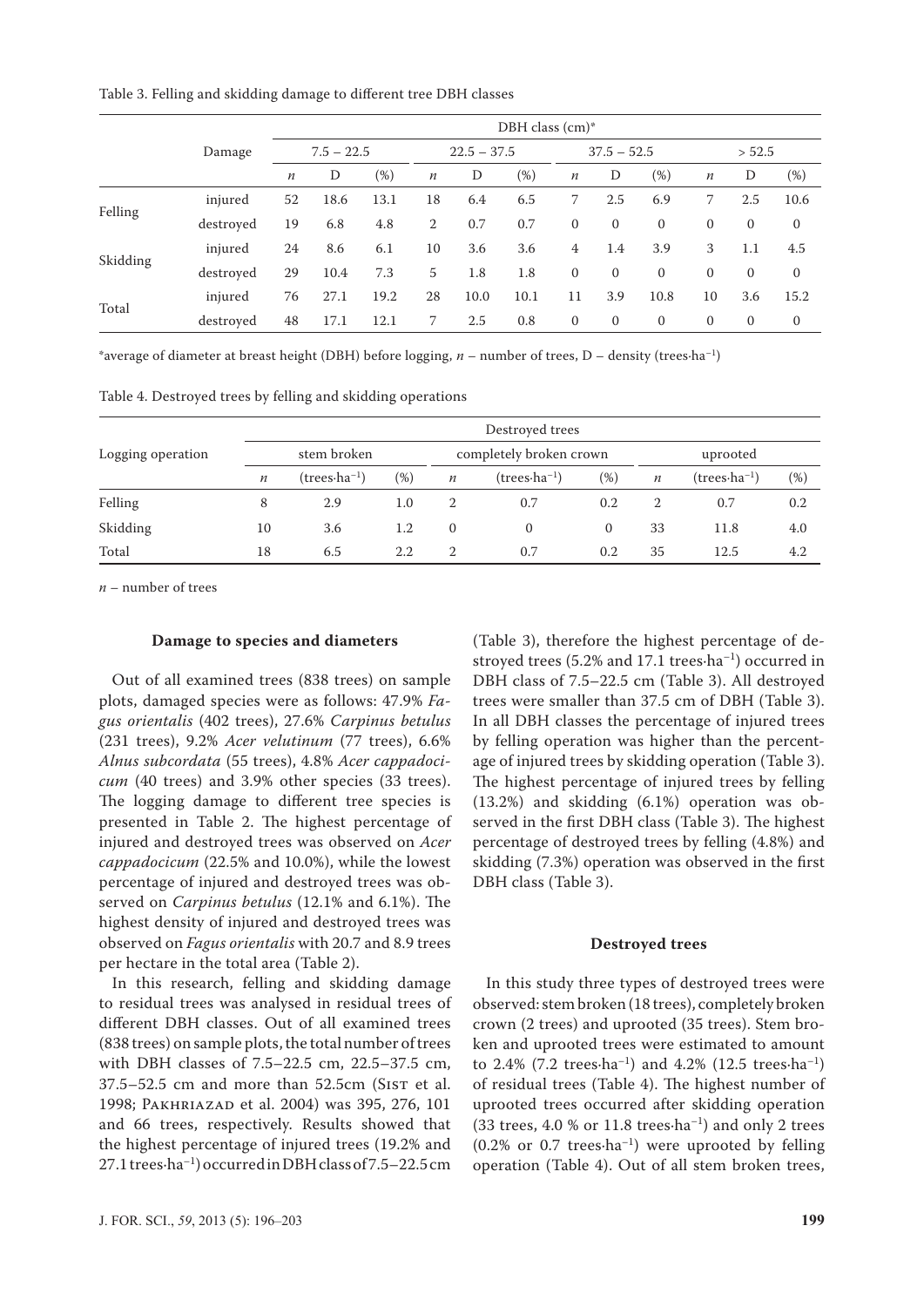Table 5. Location of injuries on residual trees caused by felling and skidding operations

|          | Injury location |     |                                                                                                                   |     |      |     |  |  |  |  |
|----------|-----------------|-----|-------------------------------------------------------------------------------------------------------------------|-----|------|-----|--|--|--|--|
|          | crown           |     | bole                                                                                                              |     | root |     |  |  |  |  |
|          |                 |     | (trees $\cdot$ ha <sup>-1</sup> ) (%) (trees $\cdot$ ha <sup>-1</sup> ) (%) (trees $\cdot$ ha <sup>-1</sup> ) (%) |     |      |     |  |  |  |  |
| Felling  | 7.5             | 2.5 | 3.2                                                                                                               | 1.1 | 0.7  | 0.2 |  |  |  |  |
| Skidding | $\Omega$        | 0   | 22.1                                                                                                              | 7.4 | 11.1 | 3.7 |  |  |  |  |
| Total    | 7.5             | 2.5 | 25.3                                                                                                              | 8.5 | 12.1 | 3.9 |  |  |  |  |

8 stems (1.2% or 3.6 trees $\cdot$ ha<sup>-1</sup>) were broken by felling operation and 10 stems  $(1.2\% \text{ or } 3.6 \text{ trees} \cdot \text{ha}^{-1})$ were broken by skidding operation (Table 4). Only 2 trees (0.2 % or 0.7 trees·ha–1) had completely broken crowns, which occurred after felling operation.

#### **Injured trees**

#### *Injury location*

The location of injuries on residual trees caused by felling and skidding operations is presented in Table 5. For all injured trees ( $n = 125$ ), the number of trees that were injured in the crown, bole and root area was 21 (17%), 71 (57%) and 33 (26%) trees, respectively. 2.5% of residual trees  $(7.5 \text{ trees} \cdot \text{ha}^{-1})$ was injured during felling operation. The injuries occurred most frequently in the bole area  $(25.3 \text{ trees} \cdot \text{ha}^{-1} \text{ or } 8.5\% \text{ of residual trees})$ , while most of them (22.1 trees·ha–1 or 7.4% of residual trees) occurred after skidding operation (Table 5). About 3.9% of residual trees  $(12.1 \text{ trees} \cdot \text{ha}^{-1})$  were injured in the root area, when most injuries (3.7% or 11.1 trees·ha–1) occurred after skidding operation (Table 5).

For all injured trees in the bole area  $(n = 71)$ , the number of trees that were injured at the height of less than 0.3, 0.5 to 1 and more than 1 m was 36 (51%), 21 (29%) and 14 (20%) trees, respectively. Most injuries occurred at the bole height of less than  $0.3$  m (12.9 trees $\cdot$ ha<sup>-1</sup> or 4.3% of residual trees) and all of these injuries were caused by skid-

Table 6. Location of injuries on the bole of residual trees caused by felling and skidding operations

|          | Injury location   |     |             |     |                                                                                           |     |  |  |  |  |
|----------|-------------------|-----|-------------|-----|-------------------------------------------------------------------------------------------|-----|--|--|--|--|
|          | $< 0.3 \text{ m}$ |     | $0.3 - 1$ m |     | $>1$ m                                                                                    |     |  |  |  |  |
|          |                   |     |             |     | (trees-ha <sup>-1</sup> ) (%) (trees-ha <sup>-1</sup> ) (%) (trees-ha <sup>-1</sup> ) (%) |     |  |  |  |  |
| Felling  | $\Omega$          | 0   | 1.1         | 0.4 | 2.1                                                                                       | 0.8 |  |  |  |  |
| Skidding | 12.9              | 4.3 | 6.4         | 2.1 | 2.8                                                                                       | 1.0 |  |  |  |  |
| Total    | 12.9              | 4.3 | 7.5         | 2.5 | 4.9                                                                                       | 1.7 |  |  |  |  |

ding operation (Table 6). The number of injuries at the bole height of 0.3 to 1 m mostly occurred after skidding operation (6.4 trees·ha–1 or 2.5% of residual trees) and only 1.1 trees $\cdot$ ha<sup>-1</sup> (0.4% of residual trees) were injured by felling operation (Table 6). About 1.8% of residual trees (4.9 trees·ha–1) were injured at the bole height of more than 1 m (Table 6).

#### *Injury size*

The analysis of injury sizes on the bole of damaged trees showed that 27% of injuries (19 trees) were of the size smaller than  $10 \text{ cm}^2$ ,  $46\%$  (33 trees) of the size 11–50 cm<sup>2</sup>, 18% (13 trees) of the size 51–200 cm<sup>2</sup> and 8% (6 trees) of the size larger than 201  $\text{cm}^2$ . About 2.3% of residual trees  $(6.8 \text{ trees} \cdot \text{ha}^{-1})$  were injured in the bole area with less than  $10 \text{ cm}^2$  injury sizes. About 3.9% of residual trees  $(11.8 \text{ trees} \cdot \text{ha}^{-1})$ were injured in the bole area with  $11-50 \text{ cm}^2$  injury sizes and 1.8% of residual trees  $(4.7 \text{ trees} \cdot \text{ha}^{-1})$  were injured in the bole area with  $51-200 \text{ cm}^2$  injury sizes. Only 0.7% of residual trees (2.0 trees·ha–1) were injured in the bole area with larger than  $201 \text{ cm}^2$ injury sizes (Table 7). Most injuries of the size  $> 201$  cm<sup>2</sup> occurred after felling operation, while most injuries of the size  $< 201 \, \text{cm}^2$  occurred after skidding operation (Table 7).

#### *Injury intensity*

For all injured trees in the bole area  $(n = 71)$ , 7 trees (10%) were injured with bark scratched intensity, 17 trees (24%) with bark squeezed intensity and

Table 7. The size of injuries on the bole of residual trees caused by felling and skidding operations

|          | Injury size $(cm2)$     |              |                         |              |                         |            |                         |       |  |  |
|----------|-------------------------|--------------|-------------------------|--------------|-------------------------|------------|-------------------------|-------|--|--|
|          | < 10                    |              | $11 - 50$               |              |                         | $51 - 200$ |                         | > 201 |  |  |
|          | $(trees \cdot ha^{-1})$ | (%)          | $(trees \cdot ha^{-1})$ | (% )         | $(trees \cdot ha^{-1})$ | (%)        | $(trees \cdot ha^{-1})$ | (%)   |  |  |
| Felling  | $\mathbf{0}$            | $\mathbf{0}$ | $\mathbf{0}$            | $\mathbf{0}$ | 1.8                     | 0.6        | 1.3                     | 0.5   |  |  |
| Skidding | 6.8                     | 2.4          | 11.8                    | 3.9          | 2.9                     | 0.9        | 0.7                     | 0.2   |  |  |
| Total    | 6.8                     | 2.4          | 11.8                    | 3.9          | 4.7                     | 1.5        | 2.0                     | 0.7   |  |  |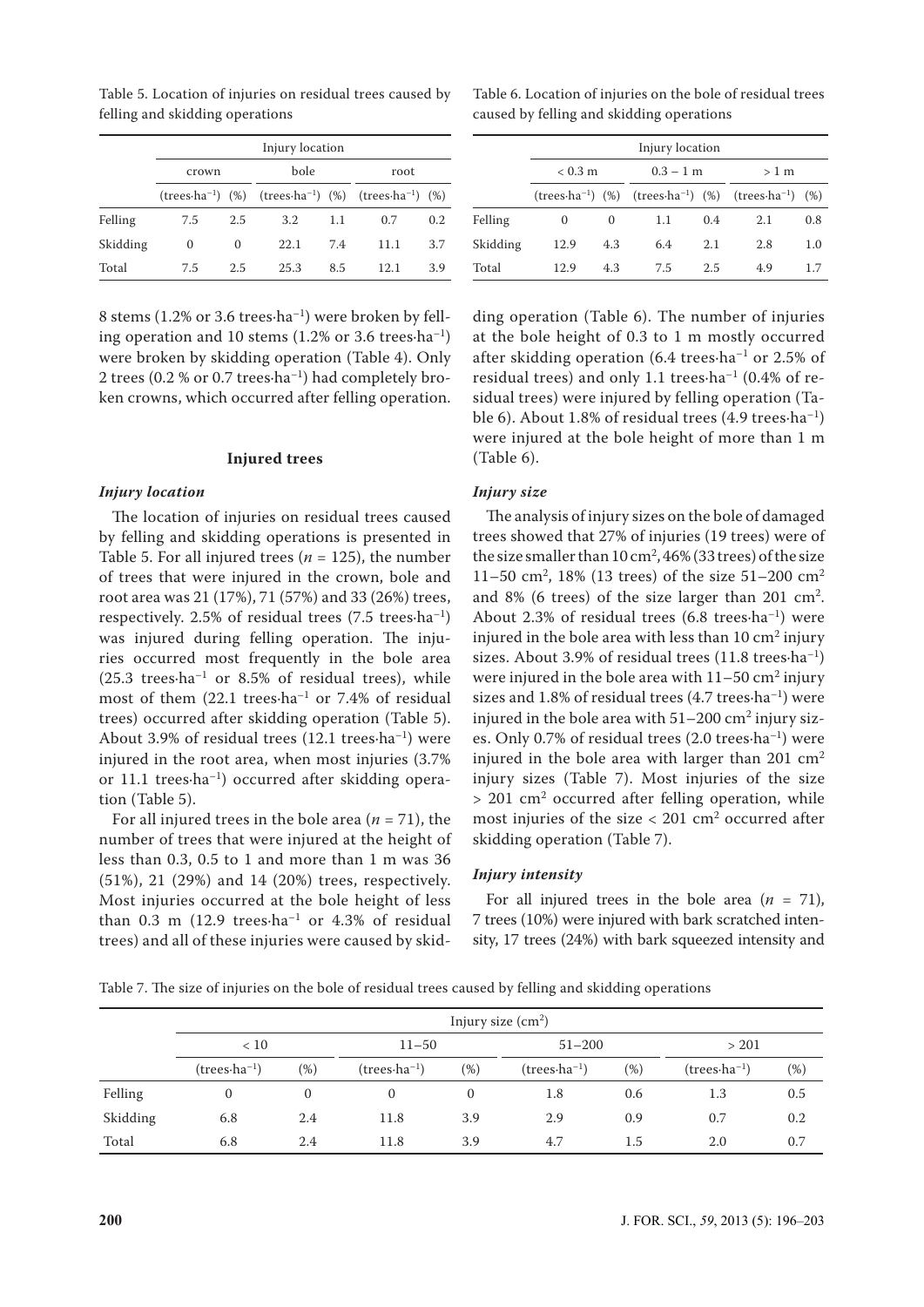| Table 8. The intensity of injuries on the bole of residual trees caused by felling and skidding operations |  |  |  |  |  |
|------------------------------------------------------------------------------------------------------------|--|--|--|--|--|
|------------------------------------------------------------------------------------------------------------|--|--|--|--|--|

|          | Injury intensity        |     |                         |     |                         |        |  |  |  |  |
|----------|-------------------------|-----|-------------------------|-----|-------------------------|--------|--|--|--|--|
|          | bark scratched          |     | bark squeezed           |     | wood damaged            |        |  |  |  |  |
|          | $(trees \cdot ha^{-1})$ | (%) | $(trees \cdot ha^{-1})$ | (%) | $(trees \cdot ha^{-1})$ | $(\%)$ |  |  |  |  |
| Felling  | 1.4                     | 0.5 | 1.1                     | 0.4 | 0.7                     | 0.2    |  |  |  |  |
| Skidding | 0.7                     | 0.2 | 3.5                     | 1.2 | 17.9                    | 6.0    |  |  |  |  |
| Total    | 2.1                     | 0.7 | 4.6                     | 1.6 | 18.6                    | 6.2    |  |  |  |  |

47 trees (66%) with wood damaged intensity. About 0.7% of residual trees  $(2.1 \text{ trees} \cdot \text{ha}^{-1})$  were injured with bark scratched intensity and about 1.6% of residual trees  $(4.6 \text{ trees} \cdot \text{ha}^{-1})$  were injured with bark squeezed intensity, while about 6.2% of residual trees (18.8 trees $\cdot$ ha<sup>-1</sup>) were injured with wood damaged intensity (Table 8).

Most injuries with bark damaged intensity occurred after felling operation, while more injuries with wood damaged intensity occurred after skidding operation (Table 8).

#### **DISCUSSION**

This study was carried out in the Caspian forests of Iran. The aims were to investigate chainsaw felling and ground-based logging damage to residual trees in a selectively logged parcel. The results of this study showed that total damage (felling and skidding) to residual trees was about 14.9% and is similar to results of other researchers (LOTFALIAN et al. 2008; Naghdi et al. 2009; Nikooy et al. 2010; Tavankar et al. 2011) who reported the damage range of 14.1 to 19.7% in the Caspian forests of Iran. Our results indicated that the majority of the damaged and destroyed trees were smaller than 22.5 cm, which is similar to the results of Lamson et al. (1985) in Virginia hardwood stands. The results of this study showed that Maple (*Acer cappadocicum*) and Alder (*Alnus subcordata*) trees were injured (22.5% and 21.8%) and were destroyed (10% and 9.1%) more than the other species. Our results indicated that more trees were likely to be destroyed during skidding operation, so the careful planning of roads and skid trails should be done to help minimize skidding damage. The selection system requires more roads or skid trails than the other systems. In order to minimize felling damage, directional felling must be applied considering the skid trails. The directional felling is an important technique to reduce logging damage to the residual stand. With the directional felling, trees are felled to reduce damage to the stand, to facilitate

J. FOR. SCI., *59*, 2013 (5): 196–203 **201**

choker hook-ups in preparation for skidding and to operate without creating unnecessary large forest disturbance. Preharvest planning and identifying the winching area before logging operation can reduce damage to the stand in these forests. Skid trail planning before felling operation can reduce the skidding damage (NAGHDI et al. 2008; MAJNOUNIan et al. 2009). Nikooy et al. (2010) reported that not only the proper planning of skid trails prior to felling is an essential stage of forest harvesting, but also the ability of the crew to fell falling trees toward the planned skid trail is necessary. The skidder and chainsaw operators are important factors that can be influential on productivity and environmental impacts during logging operation. So forest workers' training can be useful to reduce logging damage to the residual stand. In this study about 80% of injuries were located below 1 m (injuries with the remainder being located above 1 m). These results have been confirmed by other researchers (Bettinger, Kellogg 1993; Solgi, Najafi 2007; NAGHDI et al. 2008; NIKOOY et al. 2010). The highest risk of decay exists in trees with injuries in the area of the felling cut and root collar. Injuries of the size smaller than  $10 \text{ cm}^2$  have no risk of infection by wood-destroying fungi (Camp 2002; Limbeck-Lilienau 2003). Nikooy et al. (2010) reported that 45% of the injury sizes were smaller than 100 cm<sup>2</sup> size in the Shafaroud forest. Results of our study showed that more injuries caused by skidding operation were of small sizes but more injuries caused by felling operation were of large sizes. The study of Yilmaz and Akay (2008) in a forest of Turkey showed similar results. The majority of hardwood trees such as beech, hornbeam and alder are susceptible to injury infection and variations in the injury infection frequency could be attributed to factors such as difference in size, position of injury on a tree and season of injury (VASILIAUSKAS 2001; Nikooy et al. 2010). The results of this study showed that 66% of bole injuries were of wood damaged intensity and most of them were caused by skidding operation. Approximately  $18.6$  trees $\cdot$ ha<sup>-1</sup> were injured at wood damaged intensity. When ex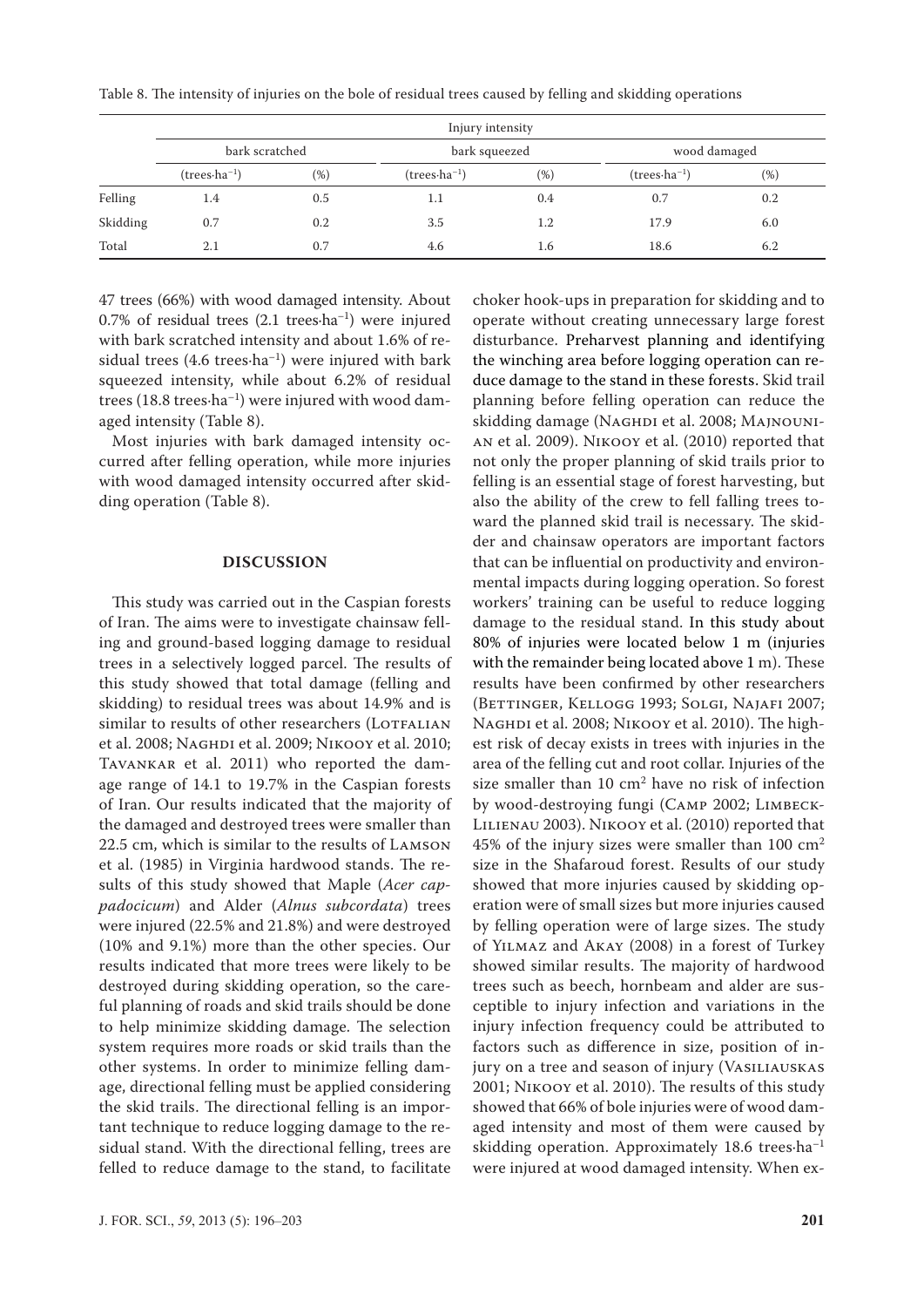ternal damage to bark occurs, the fungal infection could not be expected (Camp 2002). Infection and subsequent decay mostly occur when the wood is damaged (Limbeck-Lilienau 2003).

### **CONCLUSION**

Selection felling has many advantages in reducing the stand density, improving the stand structure and species composition, increasing the diameter growth of residual trees and having more pleasing aesthetics when compared to shelterwood cutting (Marvie Mohadjer 2006). However, the potential detrimental damage to residual trees should be considered. Residual tree damage is a natural prospect of selective cutting, but the level of damage should be minimized to assure the future stand quality (Nikooy et al. 2010). It must be recognized that controlling logging damage is critical when the selection cutting systems are utilized (Tavankar et al. 2011). Logging studies have shown that poor felling and skidding techniques can result in excessive damage to residual trees. In this study felling operations mainly injured trees whereas skidding was the main cause of destruction. The planning of skid trails before felling operation can reduce skidding damage to residual trees. In the context of selection cutting management, limiting logging damage to residual trees must therefore remain a major objective (Tavankar et al. 2011).

#### **References**

- Armstrong S. (2000): RIL for real: introducing reduced impact logging techniques in to a commercial forestry operation in Guyana. International Forestry Review, *2*: 17–23.
- BETTINGER P., KELLOGG L.D. (1993): Residual stand damage from cut-to-length thinning of second growth timber in the Cascade Range of western Oregon. Forest Products Journal, *43*: 59–64.
- Camp A. (2002): Damage to residual trees by four mechanized harvest systems operating in small diameter, mixed conifer forests and steep slopes in northeastern Washington: A case study. Western Journal of Applied Forestry, *17*: 14–22.
- FAO (2005): Global Forest Resources Assessment, Country Reports, Islamic Republic of Iran. Rome, FRA 175: 41.
- Ficklin R.L., Dwyer J.P., Cutter B.E., Draper T. (1997): Residual tree damage during selection cuts using two skidding system in the Missouri Ozarks. In: PALLARDY S.G., Cecich R.A., Garret H.H., Johnson P.S. (eds): Proceedings of 11th Central Hardwood Forest Conference.

Columbia, 23.–26. March 1997. St. Paul, USDA Forest Service: 36–46.

- Han H.S., Kellogg L.D. (2000a): Damage characteristics in young Doglas-fir stand from commercial thinning with four Timber harvesting systems. Western Journal of Applied Forestry, *15*: 1–7.
- Han H.S., Kellogg L.D. (2000b): A comparison of sampling method and a proposed quick survey for measuring residual stand damage from commercial thinning. Journal of Forest Engineering, *11*: 63–69.
- HARTSOUGH B. (2003): Economics of harvesting to maintain high structural diversity and resulting damage to residual trees. Western journal of Applied Forestry, *18*: 133–142.
- Iskandar H., Snook L.K., Toma T., MacDicken K., Kanninen M. (2006): A comparison of damage due to logging under different forms of resource access in East Kalimantan, Indonesia. Forest Ecology and Management, *237*: 83–93.
- Lamson N.I., Smith H.C., Miller G.W. (1985): Logging damage using an individual-tree selection practice in Appalachian hardwood stands. Northern Journal of Applied Forestry, *2*: 117–120.
- Limbeck-Lilenau B. (2003): Residual stand damage caused by mechanized harvesting systems. In: STEINMULLER T., Stampfer K. (eds): Proceedings of High Tech Forest Operations for Mountainous Terrain. Sclaegl, 5.–9. October 2003. Vienna, University of Natural Resources and Life Sciences [CD-ROM]: 11.
- Lotfalian M., Parsakho A., Majnounian B. (2008): A method for economic evaluation of forest logging damages on regeneration and stand (Case study: Alandan and Waston Serries). Journal of Environmental Science and Technology *10*: 51–62.
- Lotfalian M., Mohammadi Samani K., Pirzad Far S. (2011): Investigation the importance and trends of forest yield production considering economical and environmental objectives. Agriculture and Biology Journal of North America, *2*: 1182–1186.
- Majnounian B., Jourgholami M., Zobeiri M. Feghhi J. (2009): Assessment of forest harvesting damage to residual stands and regenerations – a case study of Namkhaneh district in Kheyrud forest. Journal of Environmental Sciences, *7*: 33–44.
- Marvie Mohadjer M.R. (2006): Silviculture. Tehran, University of Tehran: 387.
- Meadows J.S. (1993): Logging damage to residual trees following partial cutting in a green ash-sugarberry stand in the Mississippi Delta. In: Gillespie A.R., Parker G.R., Pope P.E., RINK G. (eds): Proceedings of the 9<sup>th</sup> Central Hardwood Forest Conference. West Lafayette, 8.–10. March 1993. St. Paul, USDA Forest Service: 248–260.
- Naghdi R., Rafatnia N., Bagheri I., Hemati V. (2008): Evaluation of residual damage in felling gaps and extraction routes in single selection method (Siyahkal forest). Iranian Journal of Forest and Poplar Research, *16*: 87–98.